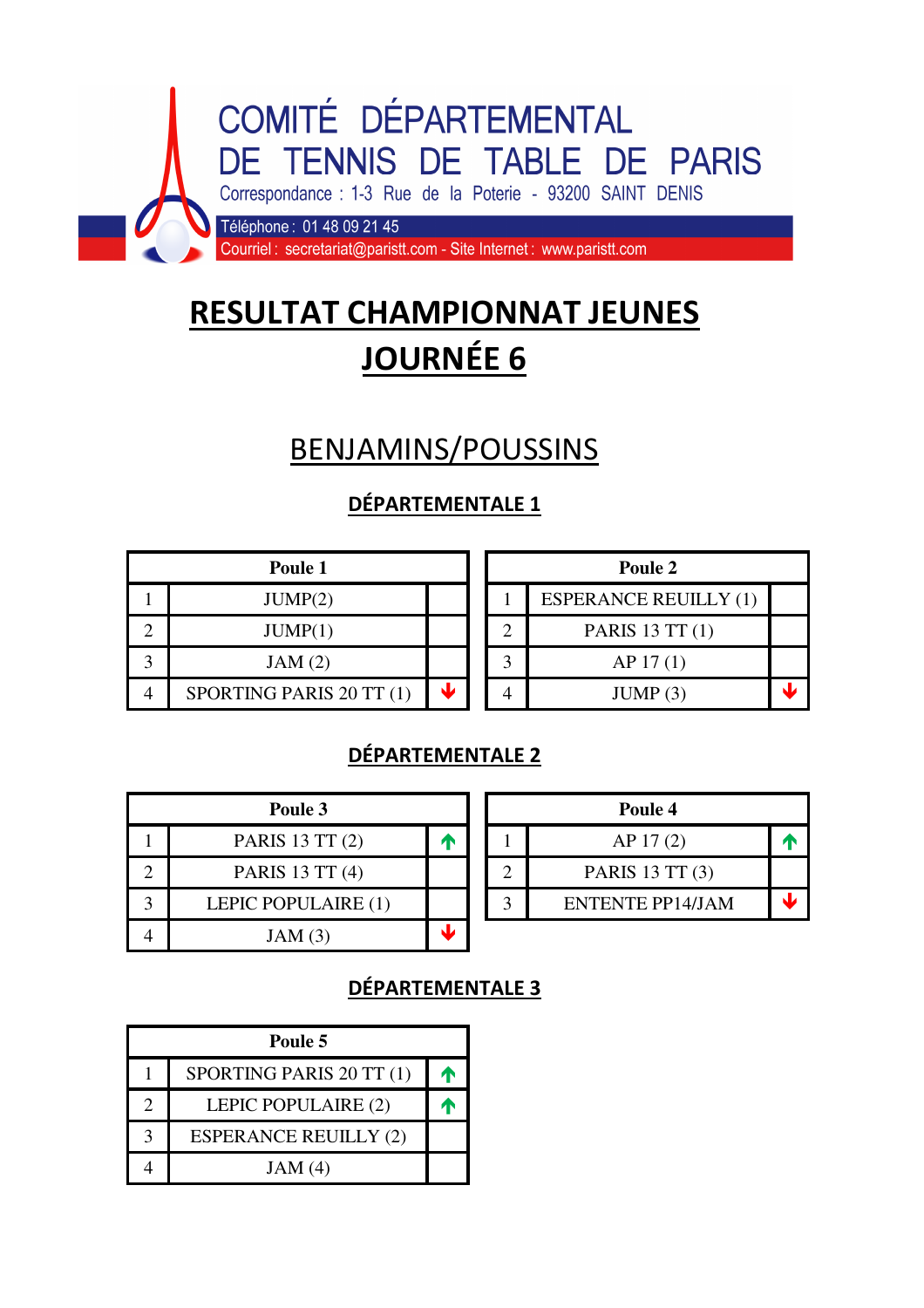## MINIMES / CADETS / JUNIORS

#### **DÉPARTEMENTALE 1**

|             | Poule 1            |    |  | Poule 2                      |  |
|-------------|--------------------|----|--|------------------------------|--|
|             | PARIS 13 TT (1)    |    |  | PARIS 13 TT (3)              |  |
|             | ATT XV(1)          |    |  | AP 17(1)                     |  |
| $\mathbf 3$ | APSM(1)            |    |  | <b>ESPERANCE REUILLY (1)</b> |  |
|             | $CPS 10$ ème $(1)$ | ЧИ |  | JUMP(1)                      |  |

|   | Poule 2                      |  |
|---|------------------------------|--|
|   | PARIS 13 TT (3)              |  |
|   | AP 17(1)                     |  |
| 3 | <b>ESPERANCE REUILLY (1)</b> |  |
|   | JUMP(1)                      |  |

## **DÉPARTEMENTALE 2**

|   | Poule 3         |  | Poule 4                  |   |
|---|-----------------|--|--------------------------|---|
|   | AP 17(2)        |  | AP 17(3)                 | Λ |
| ⌒ | ATT XV $(2)$    |  | PARIS 13 TT (2)          |   |
| 3 | APSM(2)         |  | SPORTING PARIS 20 TT (1) |   |
|   | PARIS 13 TT (4) |  | AP 17 (4)                |   |

|   | Poule 4                  |  |
|---|--------------------------|--|
|   | AP 17(3)                 |  |
|   | PARIS 13 TT (2)          |  |
| 3 | SPORTING PARIS 20 TT (1) |  |
|   | AP 17(4)                 |  |

#### **DÉPARTEMENTALE 3**

|   | Poule 5                      |  | Poule 6                  |   |
|---|------------------------------|--|--------------------------|---|
|   | JUMP(3)                      |  | AS RUSSE $(1)$           | Λ |
|   | ATT XV $(3)$                 |  | SPORTING PARIS 20 TT (2) |   |
| 3 | <b>ESPERANCE REUILLY (2)</b> |  | $CPS 10$ ème $(2)$       |   |
|   | <b>ENTENTE PP14/JAM</b>      |  | PARIS 13 TT (6) - WO     |   |

| Poule 6 |                          |  |  |  |  |
|---------|--------------------------|--|--|--|--|
|         | AS RUSSE $(1)$           |  |  |  |  |
| 2       | SPORTING PARIS 20 TT (2) |  |  |  |  |
| ว       | CPS 10ème (2)            |  |  |  |  |
|         | PARIS 13 TT (6) - WO     |  |  |  |  |

### **DÉPARTEMENTALE 4**

|   | Poule 7                      |  |  | Poule 8 |                              |   |
|---|------------------------------|--|--|---------|------------------------------|---|
|   | PARIS IX ATT (1)             |  |  |         | <b>ESPERANCE REUILLY (4)</b> | Λ |
| ◠ | <b>ESPERANCE REUILLY (3)</b> |  |  |         | JUMP(2)                      |   |
| 2 | SPORTING PARIS 20 TT (4)     |  |  | 2       | CSM FINANCES (1)             |   |
|   | PARIS 13 TT (8)              |  |  |         | $CPS 10$ ème $(3)$           |   |

| Poule 8 |                              |  |  |  |  |
|---------|------------------------------|--|--|--|--|
|         | <b>ESPERANCE REUILLY (4)</b> |  |  |  |  |
|         | JUMP(2)                      |  |  |  |  |
|         | <b>CSM FINANCES (1)</b>      |  |  |  |  |
|         | CPS 10ème (3)                |  |  |  |  |